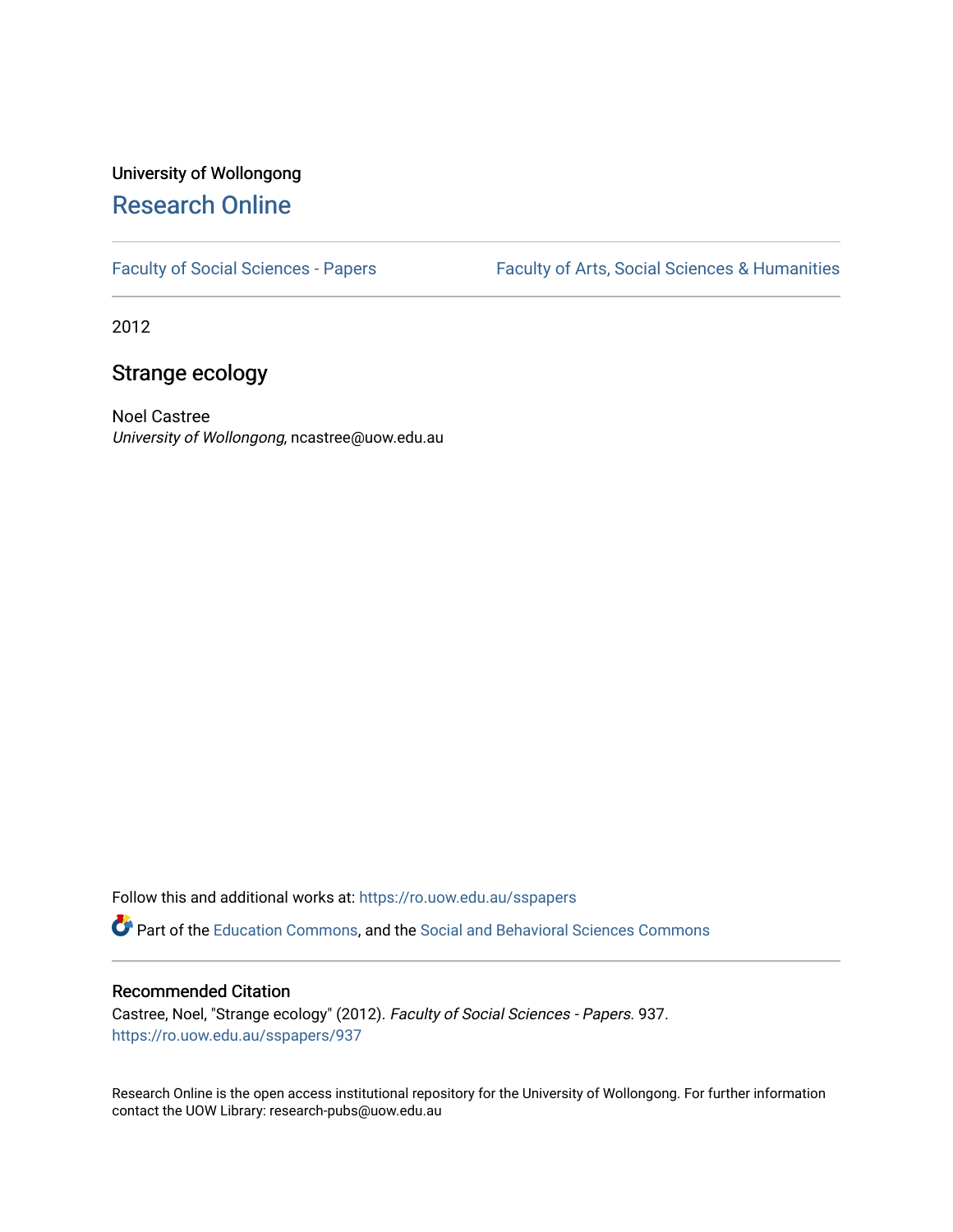## Strange ecology

### Abstract

Book review: STRANGE ECOLOGY Timothy Morton, The Ecological Thought, Cambridge, Mass., Harvard University Press, 2010; 160pp, £29.95 hardcover.

Now and again a book is written that messes with your head. Timothy Morton, Professor of Literature and Environment at the University of California (Davis), has fast made a name for himself as an out-of-the-box thinker.1 His Ecology without nature (2007) challenged readers to forget 'nature' - not, you understand, in the name of a brave new biotechnologised world in which capital entirely swallows-up the natural, but for another cause. The book attracted attention well beyond Morton's disciplinary home-base. In this 'prequel', as he styles it, Morton once again plays the role of 'the irritating Columbo-style guy at the back of the room . . . who asks the unanswerable question[s]' (pi 15). Is he irritating, revelatory, or something else? It depends on where the reader is coming from, needless to say. Morton here writes for 'people who aren't members of the in-crowd of specialists familiar with the language of theory' because, he continues, '[hjumanities scholars have some very good and important ideas, if only they would let others read them' (p 1 3). Though the dust jacket refers to 'disciplines ranging from critical theory to Romanticism to cultural geography' (are any of these 'disciplines'? ... no matter), the contents suggest a broader intended readership, including earth, biomedical, environmental, engineering and life scientists.

### **Disciplines**

Education | Social and Behavioral Sciences

#### Publication Details

Castree, N. (2012). Strange ecology. New Formations: a journal of culture/theory/politics, 75 (Spring), 167-171. © Copyright 2012. Lawrence & Wishart - reproduced with permission.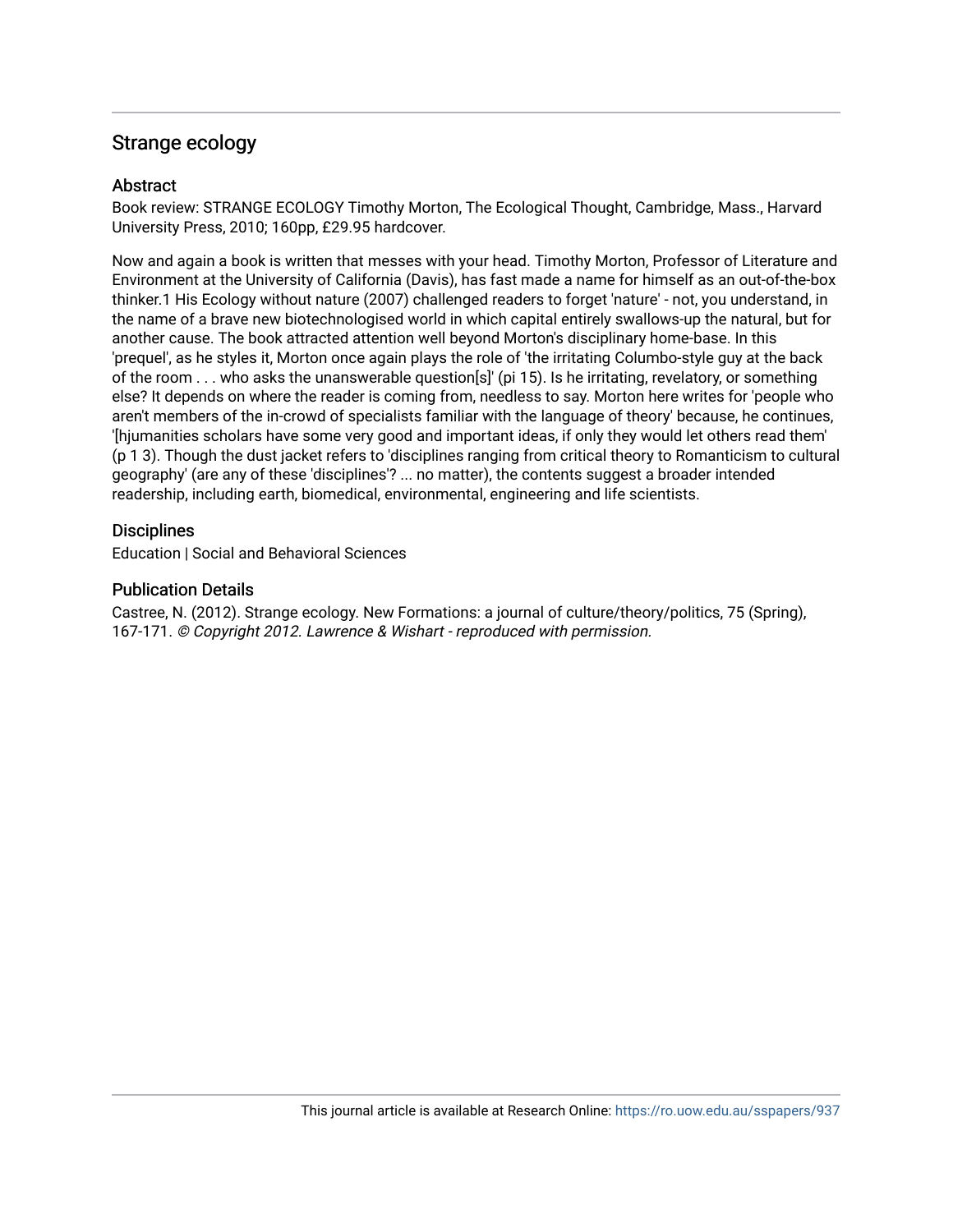# **Strange ecology**

Now and again a book is written that messes with your head. In ways thrilling or disturbing (or both), such a book goes against the grain, pulls the rug from under the reader's feet, or upsets the proverbial apple cart. Timothy Morton, Professor of Literature and Environment at the University of California (Davis), has fast made a name for himself as an out-of-the-box thinker.1 His *Ecology without nature* (Morton, 2007), a critique of recent literary 'eco-criticism' (among other things), challenged readers to forget 'nature' – not, you understand, in the name of a brave new biotechnologised world in which capital entirely swallows up the natural, but for another cause. The book attracted attention well beyond Morton's disciplinary homebase. In this 'prequel', as he styles it, Morton once again plays the role of "… the irritating Columbo-style guy at the back of the room, the one who asks the unanswerable question[s]" (p. 115). Is he irritating, infuriating, revelatory, visionary or something else? It depends on where the reader is coming from, needless to say. Morton here writes for "…people who aren't members of the in-crowd of specialists familiar with the language of theory (and the kinds of things that are cool to say with it) …" because, he continues, "…[h]umanities scholars have some very good and important ideas, if only they would let others read them" (p. 13). Though the dust jacket refers to "disciplines ranging from critical theory to Romanticism to cultural geography" (are any of these 'disciplines'? … no matter), the contents suggest a broader intended readership, including earth, biomedical, environmental, engineering and life scientists.

Stylistically, Morton is not as successful as he might wish. Though very beautifully written indeed, his monograph is likely to be too linguistically elusive and allusive for readers not already *au fait* with the sort of 'theory' he wants to put to work for the benefit of non-specialists.2 Style aside, some of the ideas are slippery – even if articulated in plain English they'd leave you scratching your head, intruiged yet

1Morton's personal webpage at UCD contains links to his several blogs and to various audio and audiovisual recordings in which he shares his ideas. For those who don't already know his work, his webpage contains a short video in which he summarises *The ecological thought*.

<sup>2</sup>This said, it's all relative. Compared to the recent work of another literary theorist covering similar terrain to Morton (Cary Wolfe, 2010), *The ecological thought* is a model of accessibility for novice readers!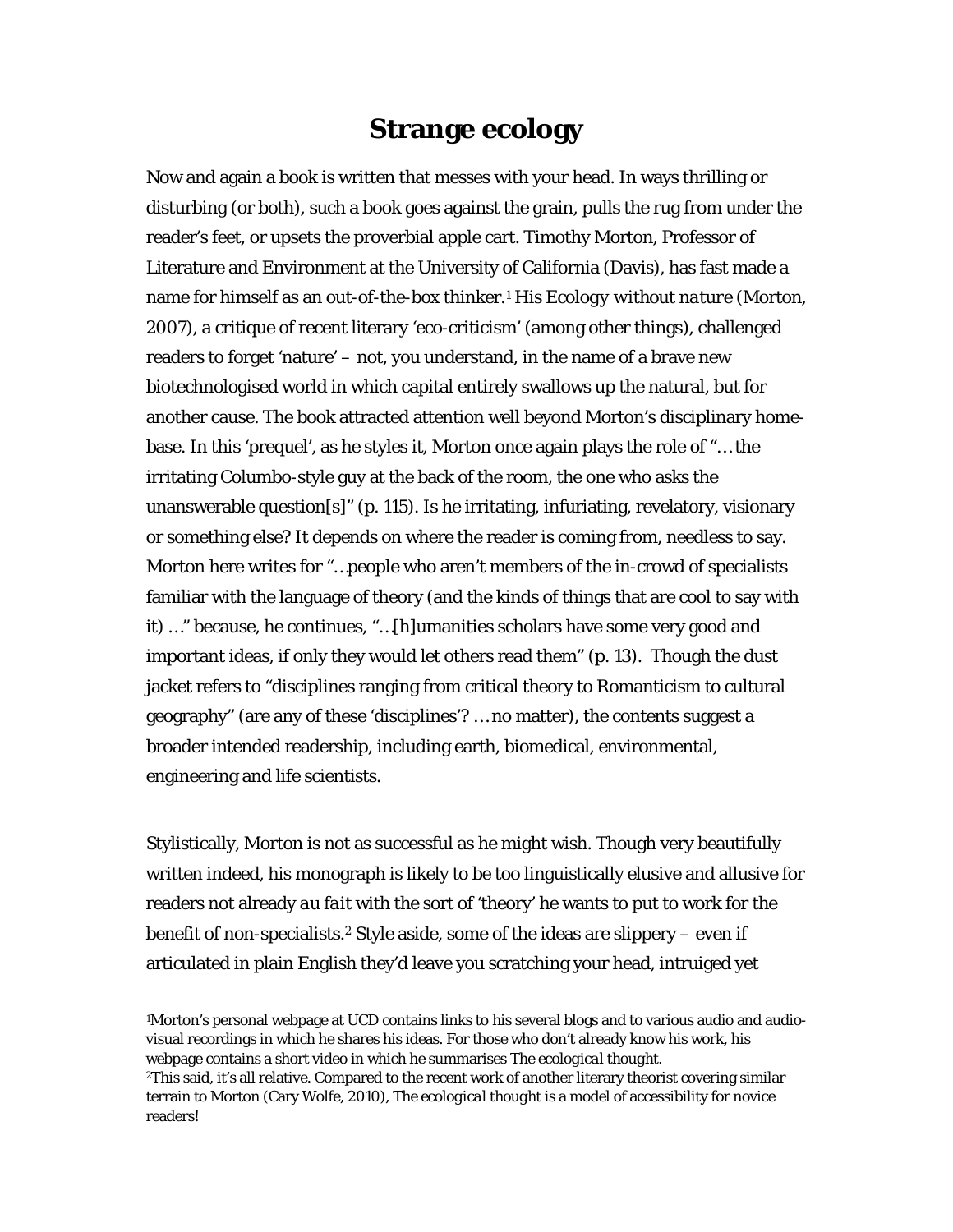bemused. But, as a sometime-member of the 'in-crowd' to which Morton refers, I found *The ecological thought* a compulsive read. It set my pulse racing and it fired my neural networks. As I'll explain, I'm not entirely sure it's as original a contribution as it purports to be. Even so, those who've been inspired by the writings of Bruno Latour, Tim Ingold or Donna Haraway (to name just three germinal thinkers whose ideas resonate with Morton's) will certainly want to read *The ecological thought*. Interestingly, Morton makes no mention of this trio or their fellow travellers, but I'll come to that later. First, let me précis his remarkable monograph, even as I baulk at having to strip Morton's intricate argument down to its bare essentials.

I begin with the book's title and conceptual centre piece. "The ecological thought", Morton writes "is the thinking of interconnectedness in the fullest and deepest sense" (p. 7). It implicates not only science, but also art, literature, music, poetry, social science, and more – it is totalising in its reach and implications. Accordingly, Morton explores it with reference to everything from Milton's *Paradise lost* to *The origin of species* to Georg Cantor's set theory to Philip K. Dick's *Do androids dream of electric sheep?* to Disney-Pixar's *WALL·E*. "The ecological thought", he continues, "is about warmth and strangeness, infinity and proximity, tantalising 'thereness' and headpopping, wordless openness" (p. 12). As base, it is less a collection of thoughts condensed into a single meta-thought and more a *way of thinking*: it's "… as much about opening our minds as it is about *knowing* something or other in particular" (p. 15). As I read Morton's book, I imagined 'the ecological thought' to be an earthbound equivalent of astronaut David Bowman's mind-blowing experience of the universe at the end of Stanley Kubrik's film *2001: A space odyssey* (1968). A scientist trained to control his environment, Bowman's mental and somatic repertoire comes up short –but he's briefly able to realise the unsettling, yet exhilarating, fact (not be entirely overwhelmed by it).

Morton elaborates 'the ecological thought' with reference to two concepts designed to challenge conventional ways of thinking. The first is 'the mesh' (explored in chapter 1, 'Thinking big'), which denotes an ontology that stresses "… infinite connections and infinitesimal differences … we can't … specify anything as irrelevant … there is no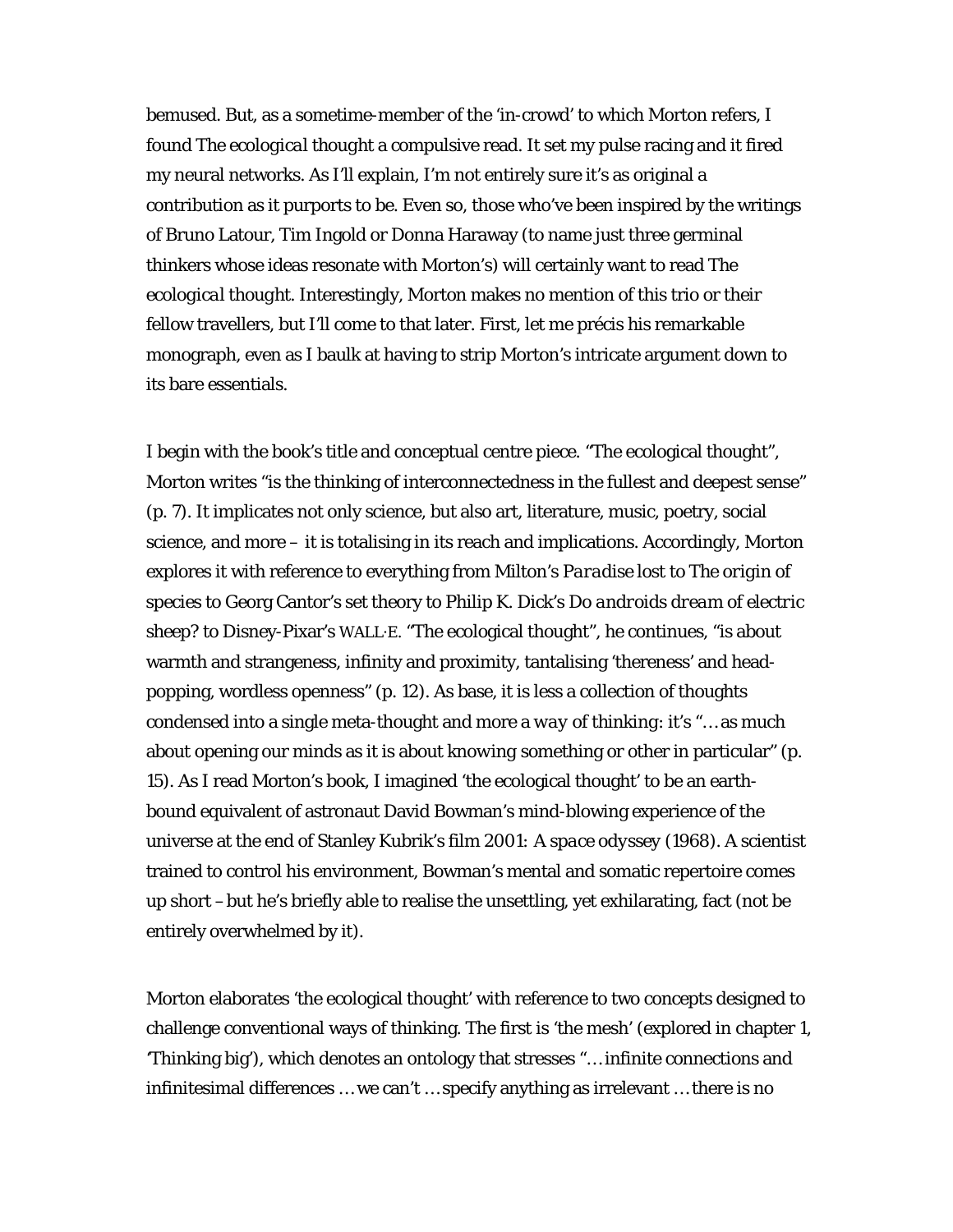background and therefore no foreground …" (p. 30). The mesh is not comprised of discrete parts, but nor is it a whole. It's not organised like a network, and nor is it structured like a web. It is fluid, excessive, and multi-dimensional, organic and inorganic, everywhere and nowhere in particular. If it's a 'totality' then it's not in any of the available Marxian senses of the word. Accordingly "If we think the ecological thought, two things happen. Our perspectives become very vast … At the same time, our view becomes very profound. If everything is interconnected to everything, what exactly are the things that are connected? … [W]e can't predict or anticipate …" (p. 38). This brings us to Morton's second key concept, the 'strange stranger'. It describes all phenomena in the mesh – *including* those we think we already know extremely well. "This stranger isn't just strange", Morton writes, "[s]he or he or it – can we tell? how? – is strangely strange. Their strangeness is itself strange. We can never absolutely figure them out" (p. 41). Our habit – 'our' here means the West, though Morton never quite says so – is to routinely domesticate strange strangers: in our desire to understand, use or control them we lose all sense of their strangeness. In light of this, Morton valorises 'uncertainty' – the never-quite-knowing something, the ability to let strangers be strange. Despite our best efforts, he argues with reference to Freud's notion of the uncanny, we occasionally glimpse true strangeness in our daily lives (only to pass over it quickly as an anomaly rather than a revelation).

Morton's ecological thought is both critical and affirmative. He identifies several ways in which 'non-ecological thought' is writ-large in the modern world. I list them in no particular order because nor does Morton. First, there's the idea of Nature, and its bed-fellow 'the environment'. For Morton, these pervasive concepts invite us to imagine the world as something outside us possessed of a definite identity, structure, integrity or logic. They cleave the mesh epistemologically and, he argues (as he did in *Ecology without nature)*, they need retiring from our discourse for good. Second, there's indifference – the sort that consumers display each time they buy a commodity whose manufacture implicates and affects so many and so much. For Morton, climate change deniers are similarly indifferent because they equate 'no climate change happening here' with 'don't worry about the climate, period'. Third, there's the antithesis of indifference: namely, the sort of ecological care and concern shown by environmental philosophers and practising environmentalists. Proponents of deep ecology are criticised for their super-organicism, ecocentrism and occasional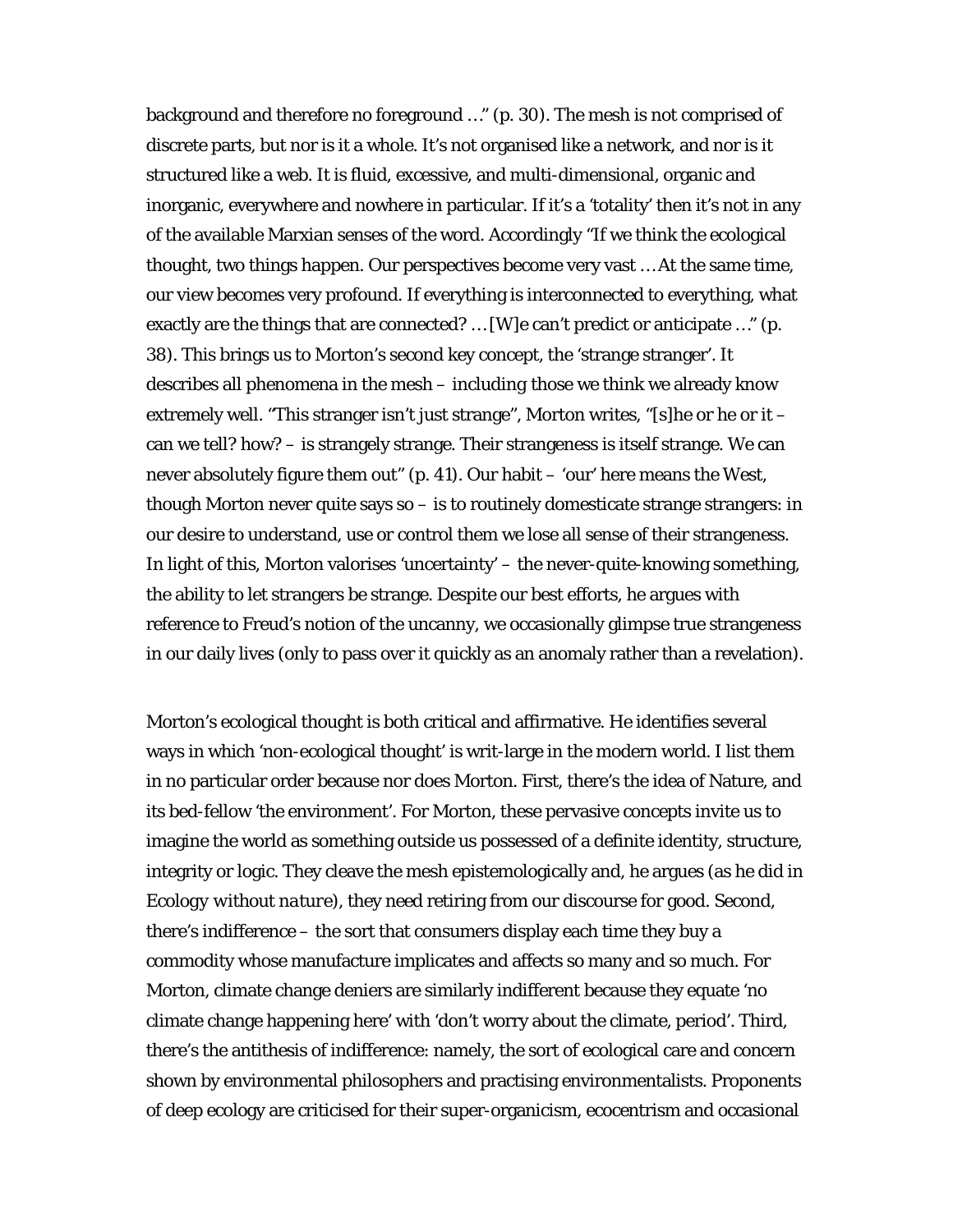misanthropicism; Morton also takes issue with the rhetoric of eco-activists, which is (he believes) "…too strongly affirmative, extroverted and masculine … [too] sunny, straightforward, ableist, holistic, hearty and 'healthy'" (p. 16). Fourth, and relatedly, there's a certain aestheticisation of what we (wrongly) call 'nature' that's all about sublimity, awesomeness and power. For Morton it renders us mute and incapacitates truly ethical action within the mesh-world. Finally, Morton distances his own position from that of certain 'post-humanists', the sort who write books as challenging as *The ecological thought* (he names no names but one can hazard an educated guess). Despite their best efforts, he maintains, these seeming iconoclasts render the strange far too familiar, and they also risk being too *post* the human (even as they rightly complicate our sense of what this term signifies).

In what does Morton's 'positive' argument (if that's the right word) consist? First, he commends 'intimacy': not the act of becoming intimate with things (since we already *are* up-close-and-personal, constantly and ineluctably), but the *proper recognition* of the fact of intimacy. Intimacy is not only about closeness, since closeness itself is implicated in the vastness of the mesh. Intimacy scales up and down, and it points in every direction at once. Second, Morton commends 'negativity'. In chapter 2 (evocatively titled 'Dark Thoughts'), he argues that strange strangeness will often be unpleasant, repulsive, even dangerous. We should not replace Nature with 'post-Natural' sensibilities that simply repeat the old habits of seeing the world as beautiful, awe-inspiring or in need of more sensitive 'taming' and 'sustainable management' plans. Third, he commends a form of 'forward thinking' that is resolutely anticapitalist. Worrying about an apocalypse, as some environmentalists do, is what allows capitalism "… to keep reproducing and reinventing itself …" (p. 125). This is an arresting thought. If we do nothing while waiting for the fateful day, Morton argues, then we sustain "The boring, rapacious reality we have constructed, with its familiar, furious, yet ultimately static whirl …" (p. 3). Politically and ethically, we can do better than set our compasses towards either a 'bright green' future (capitalism's next Kondratieff) or an avenging (yet cleansing) Nature (Lovelock's Gaia). "The ecological society to come", Morton writes, "will be much more pleasurable, far more sociable, and ever so much more reasonable than we can imagine" (p. 19).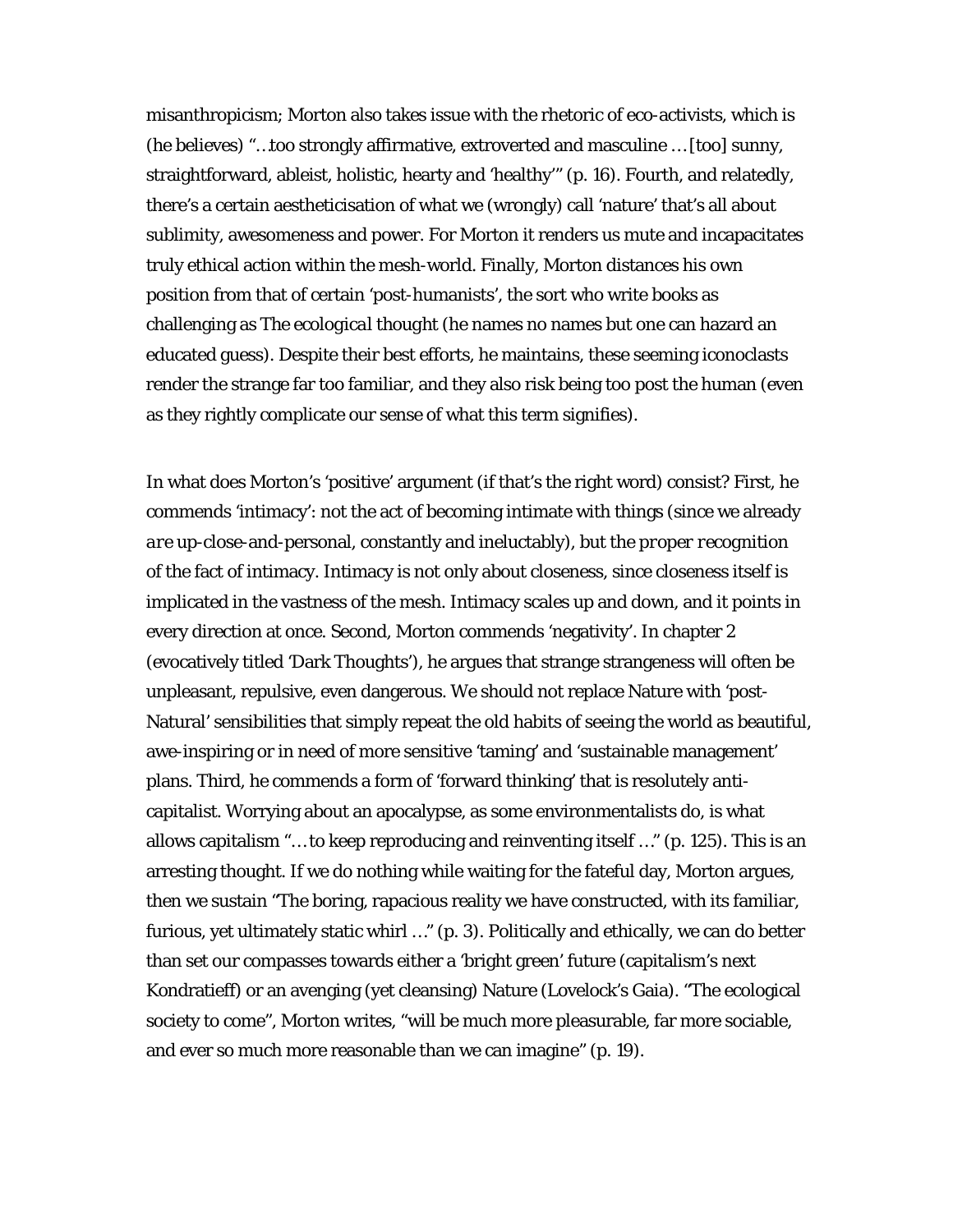*The ecological thought* makes you *think* (indeed, each of its three chapters has the tword in the title). So many books fail in this regard that when you encounter one like Morton's you're reminded of how surprisingly unthinking academia can be. Morton sticks to the conventions of scholarly writing but his aim is to express unconventional thoughts. This work is avowedly cerebral, but – sensing the hands of 'practically minded' commentators on his neck – Morton provides a defence: "I've been accused of not wanting to help Katrina victims because I'm so busy theorizing with my head in the clouds … 'Your ideas are all very well for a lazy Sunday afternoon, but out here in the real world, what are we actually going to do?'. Yet one thing we must do is precisely break down the distinction between Sunday afternoon and every other day, and in the direction of putting a bit of Sunday afternoon into Monday morning, rather than making Sunday a workday" (pp. 117-118). Morton's point is that we can't act without thinking, and if our thinking is 'damaged' (a phrase he uses on page 3) then so too will be our practices. Like all good philosophers, Morton's real concerns are concrete, everyday and empirical. As art historian Stephen Bann (1990: v) wisely observed, "one only gets to the centre of a problem by taking a[n apparent] detour".

Why take the detour now? Morton states his answer on page 1, in the book's first line: "The ecological crisis we face is so obvious that it becomes easy – for some strangely or frighteningly easy – to join the dots and see that everything is interconnected". Yet this crisis – which Morton refers to repeatedly through his monograph – has not yet made the mesh and strange strangers significantly more apparent to us. We are still trapped in the past: "… since we have been addicted to Nature for so long, giving up will be painful. Giving up a fantasy is harder than giving up a reality" (p. 95). Even so, Morton metaphorizes the ecological thought to a virus that will run its course. It will eventually spread and multiply, he insists, unless we stymie it by reaching for the old vaccines and antidotes (Nature, indifference, environmentalism …). We should not seek a cure, Morton argues, because the ecological thought is a virus that, by *changing* us, will make us *less* damaged not *more*. A Corpernican Revolution thus awaits us, one that further decentres humanity by drastically expanding its experiential and ethical horizons.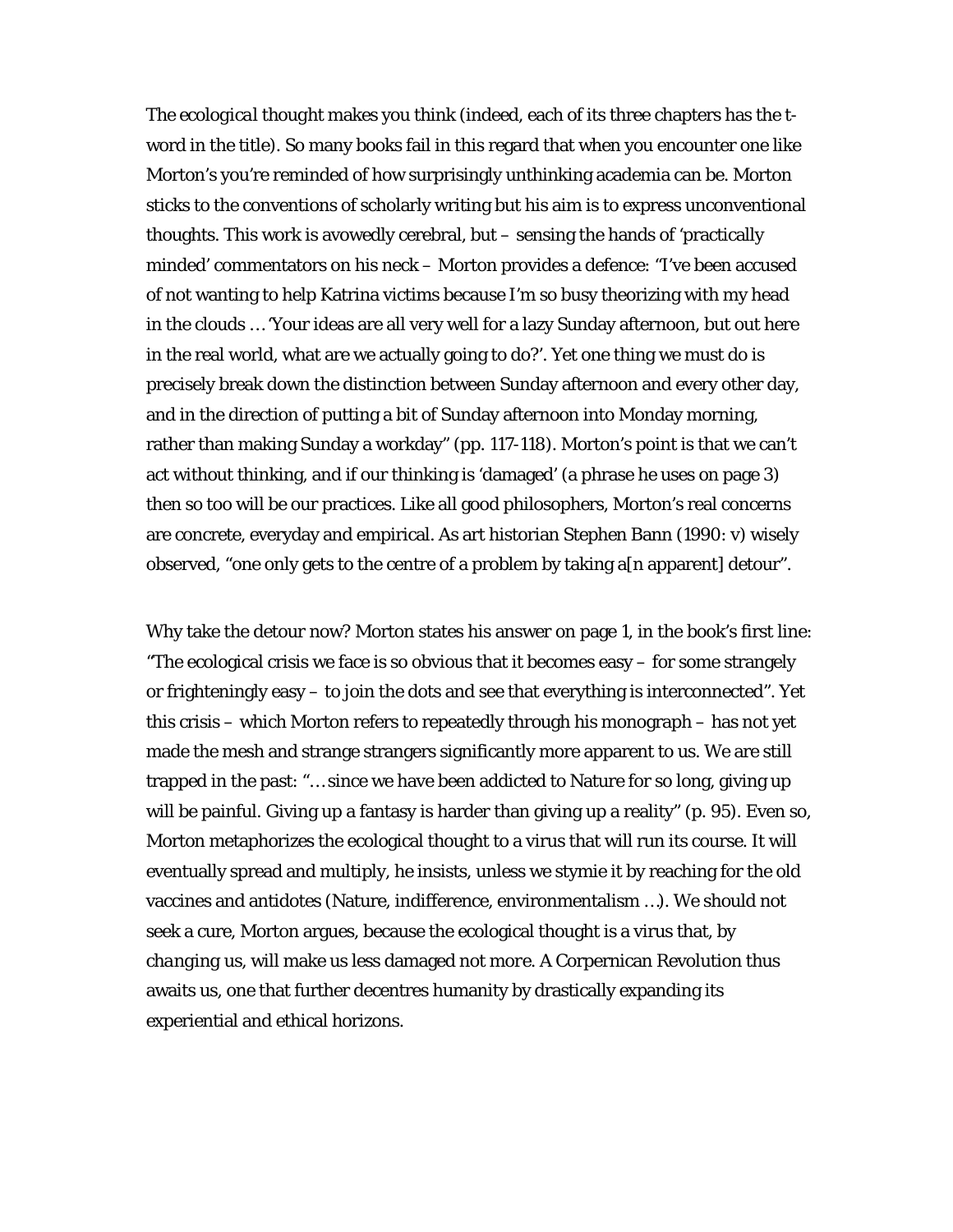This book makes particular demands upon readers, akin to those Hegel and Marx made when they wrote dialectically (against the grain of analytical reasoning). 'Normal' reading practices won't do for comprehending *The ecological thought*. 'Have I had, can I have, and will I (ever) have 'the ecological thought'?'. This is a question I asked myself as I tried to make sense of Morton's argument. I still don't know the answer after reading the book twice. Morton – like all grand philosophers – casts himself as a seer. Inspired by a smallish band of perspicuous others (Milton, Darwin, Emmanuel Levinas …), he presents us with both a plenary critique of the present and an encompassing alternative. The latter, he argues, is immanent in the former and yet lies unseen– it's hidden in plain sight, real but latent.

Inevitably, an argument as sweeping and radical as Morton's begs some large questions. First, though *The ecological thought* is intended to be a work of 'applied philosophy' – it's abstract for the sake of the concrete – Morton's argument proceeds by way of some questionable 'empirical' moves. His treatment of environmentalism and environmentalists is a case in point: apparently, the green movement is  $-$  at base – held in the grip of 'anti-ecological' thinking. Where, then, does the germ of 'the ecological thought' lie? How might it be fertilised? Don't look to capitalists or even ethically minded consumers, so who might make Morton's argument flesh (perhaps a cadre of book-wielding, tenured academics?!). Second, and relatedly, for all his talk of ecological crisis, Morton does little more than gesture to its ability to unsettle existing habits of thought and practice. In his *Outline of a theory of practice*, Pierre Bourdieu said that "The critique which brings the undiscussed into discussion, the unformulated into formulation, has as the condition of its possibility objective crisis, which in breaking the immediate fit between subjective structures and the objective structures, destroys self-evidence practically" (1977: 168). Morton seems to pull the rug from under himself here: one the one side, he appears to link the 'force' (his word) of the ecological thought to the perceived ecological crisis looming; but on the other hand, he downplays the crisis idea ("What if it's not a huge catastrophe worthy of a Spielberg movie but a real drag, one that goes on for centuries?", p. 118). Morton's equivocation led me to regard his argument as ultimately utopian (don't get me wrong here: utopias are good to think with, but best if there's a fighting chance of achieving them). His analysis lacks a sense that the ecological thought virus might not only have some specifiable hosts who hasten its spread, but some event that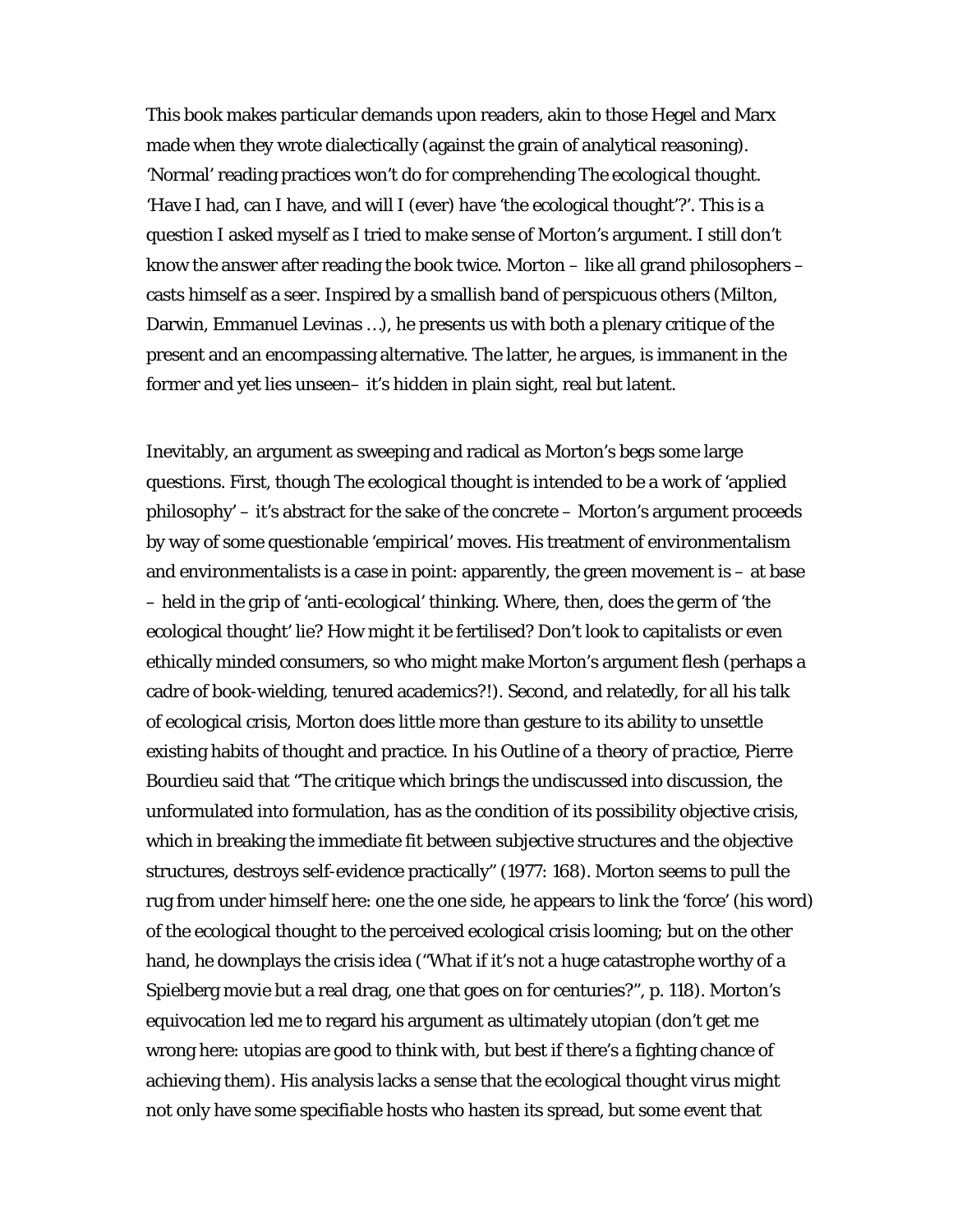might sets the hosts off running in the first place. Despite his best intentions, Morton may be culpable of Terry Eagleton's (2003) charge against most contemporary 'theorists' in the humanities – at least in one respect. Where 'theory' is not preoccupied with relatively trivial matters, Eagleton argued, it last lost its connection with any definite political movement. Morton's book discusses some deadly serious issues – but it feels politically and ethically free-floating, one man's thoughtexperiment conducted in a mostly unthinking world.

Thirdly, we might ask: is Morton guilty of one of those performative contradictions that so often attends truly radical thinking? He is very certain about what 'nonecological' thinking looks like and about the various parties (most of us, it seems) who propagate it. But the ecological thought is all about uncertainty and strange strangeness. Is Morton using ecological thought to think about non-ecological thought? If so, he's giving it a poor advertisement. Non-ecological thought is no stranger to this author. If this makes Morton schizophrenic or else consistently inconsistent, the end result is the same. As a reader, I found it hard to know how or why I'd think the ecological thought (if I'm not, as I suspect, *already* thinking it). I can think of all sorts of reasons to criticise many elements of the current green movement and the omnivorous capitalism those elements oppose (where they're not being neo-Malthusian). But I can't see how these reasons would lead me to prefer uncertainty, strange strangers, and the mesh as my existential alternatives. How to cross the divide between Morton's non-ecological and ecological thinking when there's seemingly no bridge to span it?

Let me conclude by returning the issue of this book's readership. Despite weaving insightful discussions of Darwinian theory and fractal curves together with acute analyses of poems, movies and other creative works, *The ecological thought* only connects C.P. Snow's (1959) famous 'two cultures' by writing in a way that would baffle the average reader outside the humanities. So much for demonstrating the wider value of humanistic scholarship! What, though, of the cognoscenti who Morton is not expressly writing for in this monograph? As I said at the outset, these readers will be drawn to this book, and are likely to form the majority of its readers. What else are they (we) reading, apart from Morton? I'm hardly alone in having studied –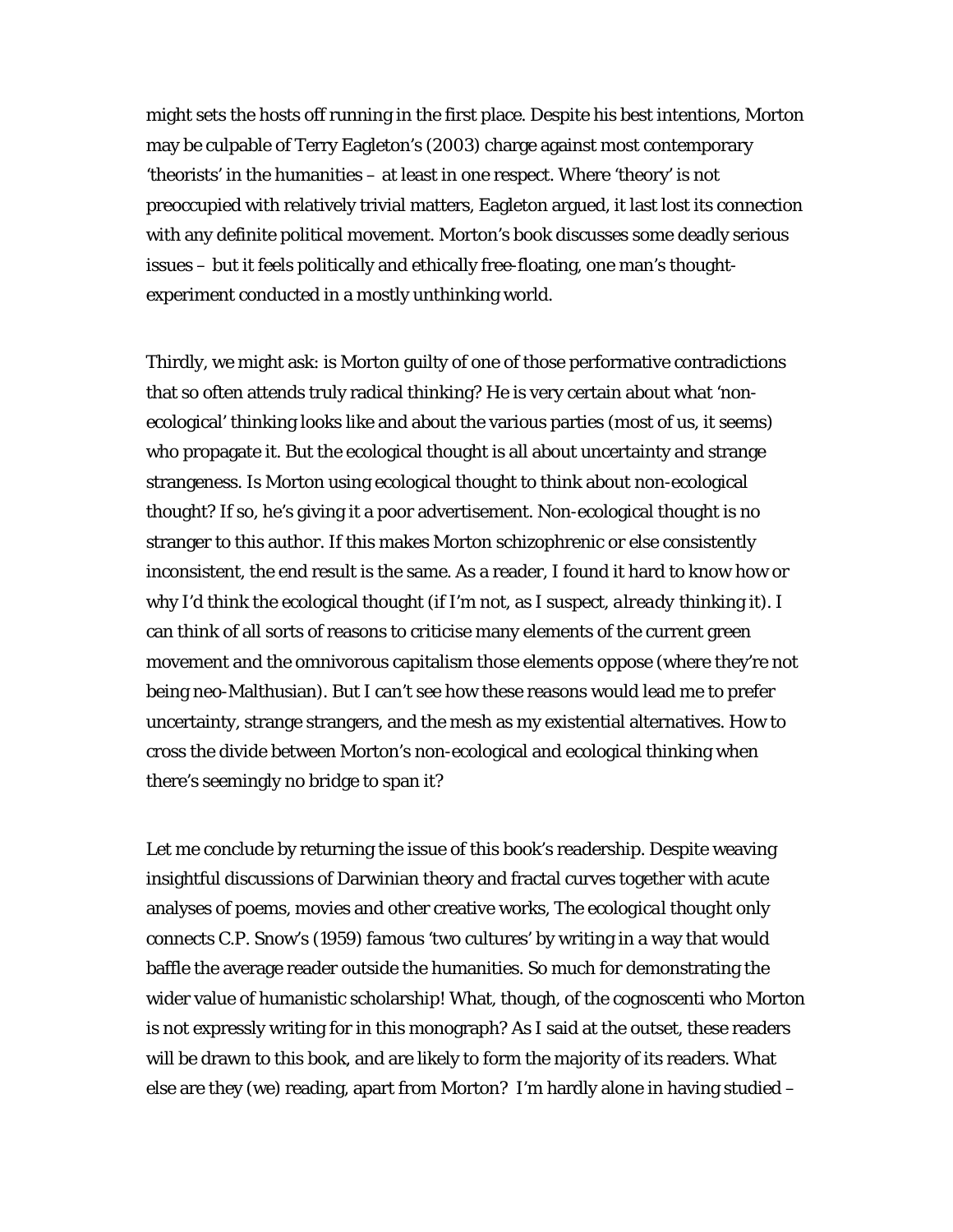with enormous interest – Latour's (2004) *Politics of nature*, Haraway's (2008) *When species meet,* and Ingold's newest book *Being alive* (2011). What does Morton's work add to this remarkable trio of studies and others that share their broad sensibility (like geographer Nigel Clarke's [2010] *Inhuman nature: sociable life on a dynamic planet* and political theorist Jane Bennett's [2010] *Vibrant matter*)? Apart from some astute observations, alluring formulations and the occasional good joke ("What a fine mesh we've gotten ourselves into" [p. 61] was my favourite), I'd have to say 'not a great deal'. I also confess some surprise that Morton apparently ignores these studies (despite discussing the figure of the Trickster, as Haraway has so richly, and despite favouring 'ecology' as a metaphor as Latour has done so subversively). Morton's swift dismissal of 'post-humanist' writing creates a false sense of the difference between his own work and that of intellectual bed-fellows he's kicking into the long grass by dint of omission.3 I presume his is a 'post-humanist posthumanism', to quote one of Morton's literary theoretical peers (Wolfe, 2010: 125).

Perhaps if I were more capable of the ecological thought I might detect greater novelty in the pages of Morton's book. As it is, I regard it as a rich, learned and highly stimulating addition to the growing literature which aims to think beyond 'nature'. I'll doubtless return to it in future in the hope of thinking more ecologically. In the meantime, I'll continue to worry away about the important issues that preoccupy Morton: namely, the future of capitalism, the critical bases of environmental thinking, and the sort of world we can and should be making for generations to come.

#### **References**

Bann, S. (1990) *The inventions of history* (Manchester: Manchester University Press).

Bennett, J. (2010) *Vibrant matter* (Durham, NC: Duke University Press).

Clarke, N. (2010) *Inhuman nature: sociable life on a dynamic planet* (London: Sage).

Eagleton, T. (2003) *After theory* (London: Allen Lane).

<sup>3</sup>Talking of missing links, Morton (p. 101) repeats the Fredric Jameson (or was it Slavoj Zizek?) line that 'it's easier to imagine the end of the world than the end of capitalism' – but without attribution.